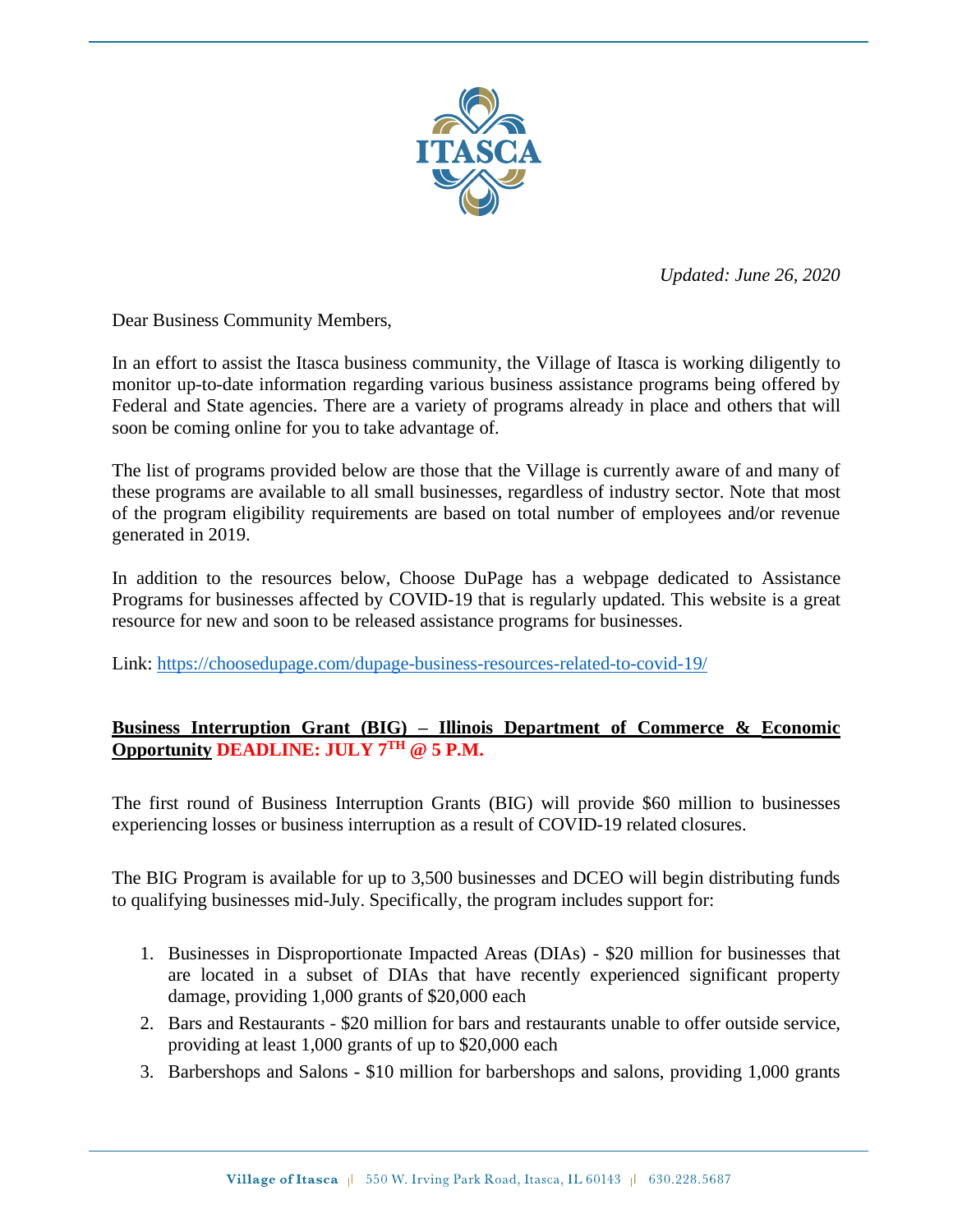

of \$10,000 each

4. Gyms and Fitness Centers - \$10 million for gyms and fitness centers that have lost significant revenue due to COVID-19, providing 500 grants of \$20,000 each

\*Applications are accepted starting June 26

\*Application closes July 7 at 5:00 p.m.

Link:

<https://www2.illinois.gov/dceo/SmallBizAssistance/Pages/C19DisadvantagedBusGrants.aspx>

# **Paycheck Protection Program – U.S. Small Business Administration**

The Paycheck Protection Program is a loan designed to provide a direct incentive for small businesses to keep their workers on the payroll. SBA will forgive loans if all employees are kept on the payroll for eight weeks and the money is used for payroll, rent, mortgage interest, or utilities. **The Paycheck Protection Program will be available through June 30, 2020.**

Link: <https://www.sba.gov/funding-programs/loans/paycheck-protection-program-ppp>

## **Business Taxpayer Relief – Illinois Department of Revenue**

Available Relief Programs:

- 1. Extension of the Expiration Date of Certain Illinois Sales Tax Exemption ("E") Numbers
- 2. Illinois Income Tax Filing and Payment Extension
- 3. Short-Term Relief from Penalties for Late Sales Tax Payments

Link: [https://www2.illinois.gov/rev/Pages/Taxpayer-Resources-during-COVID-19-](https://www2.illinois.gov/rev/Pages/Taxpayer-Resources-during-COVID-19-%28Coronavirus%29-Outbreak.aspx) [%28Coronavirus%29-Outbreak.aspx](https://www2.illinois.gov/rev/Pages/Taxpayer-Resources-during-COVID-19-%28Coronavirus%29-Outbreak.aspx)

## **Unemployment Benefits – Illinois Department of Employment Security**

Employees of "non-essential" businesses can apply for unemployment benefits due to not being able to work because of Governor Pritzker's Stay-In-Shelter Order.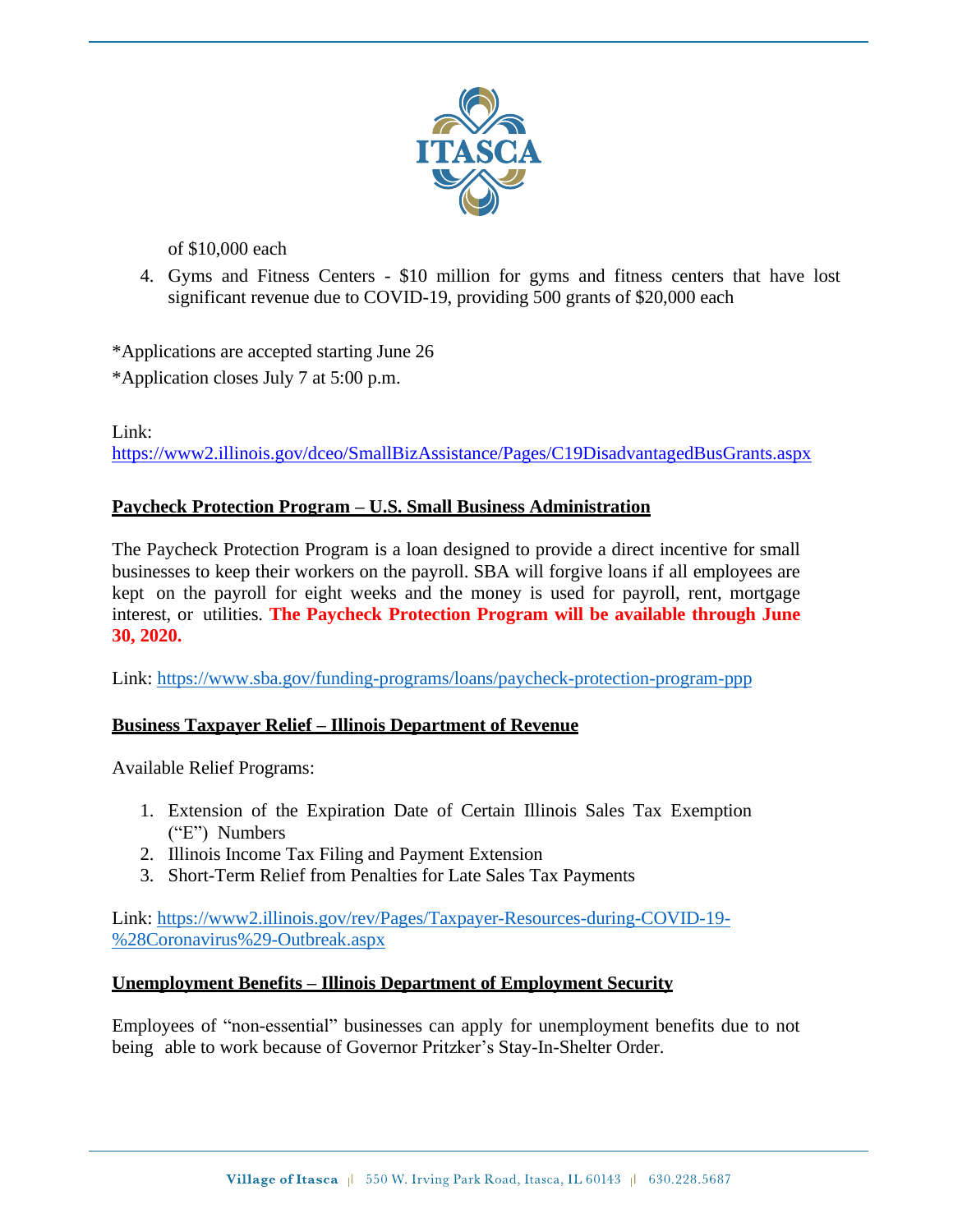

Link: <https://www2.illinois.gov/ides/Pages/COVID-19-and-Unemployment-Benefits.aspx>

#### **Childcare for Essential Workers – Governor's Office of Early Childhood Development**

For those workers deemed essential and in need of childcare, a website has been created with contact information for childcare providers.

Link: <https://www2.illinois.gov/sites/OECD/Pages/For-Communities.aspx>

### **The Business Invest - Illinois Small Business COVID-19 Relief Program – Illinois State Treasurer**

This program will provide loans to small businesses via financial institutions at near-zero rates. In order to be eligible, Illinois businesses or non-profits must:

- 1. Have been shut down or limited due to COVID-19;
- 2. Have less than \$1 million in liquid assets or \$8 million average annual receipts (per SBA standards); and
- 3. Be headquartered in the state of Illinois or agree to use the funds in Illinois.

Link: [https://illinoistreasurer.gov/Invest\\_in\\_Illinois/Small\\_Business\\_COVID-](https://illinoistreasurer.gov/Invest_in_Illinois/Small_Business_COVID-19_Relief_Program)[19\\_Relief\\_Program](https://illinoistreasurer.gov/Invest_in_Illinois/Small_Business_COVID-19_Relief_Program)

## **Illinois Small Business Emergency Loan Fund – Illinois Department of Commerce & Economic Opportunity and Illinois Department of Financial & Professional Regulations**

DCEO & IDFPR are establishing the Illinois Small Business Emergency Loan Fund to offer small businesses located outside the City of Chicago with fewer than 50 workers and less than \$3 million in revenue in 2019, low-interest loans of up to \$50,000.

Link: <https://www2.illinois.gov/dceo/SmallBizAssistance/Pages/EmergencySBAIntiatives.aspx>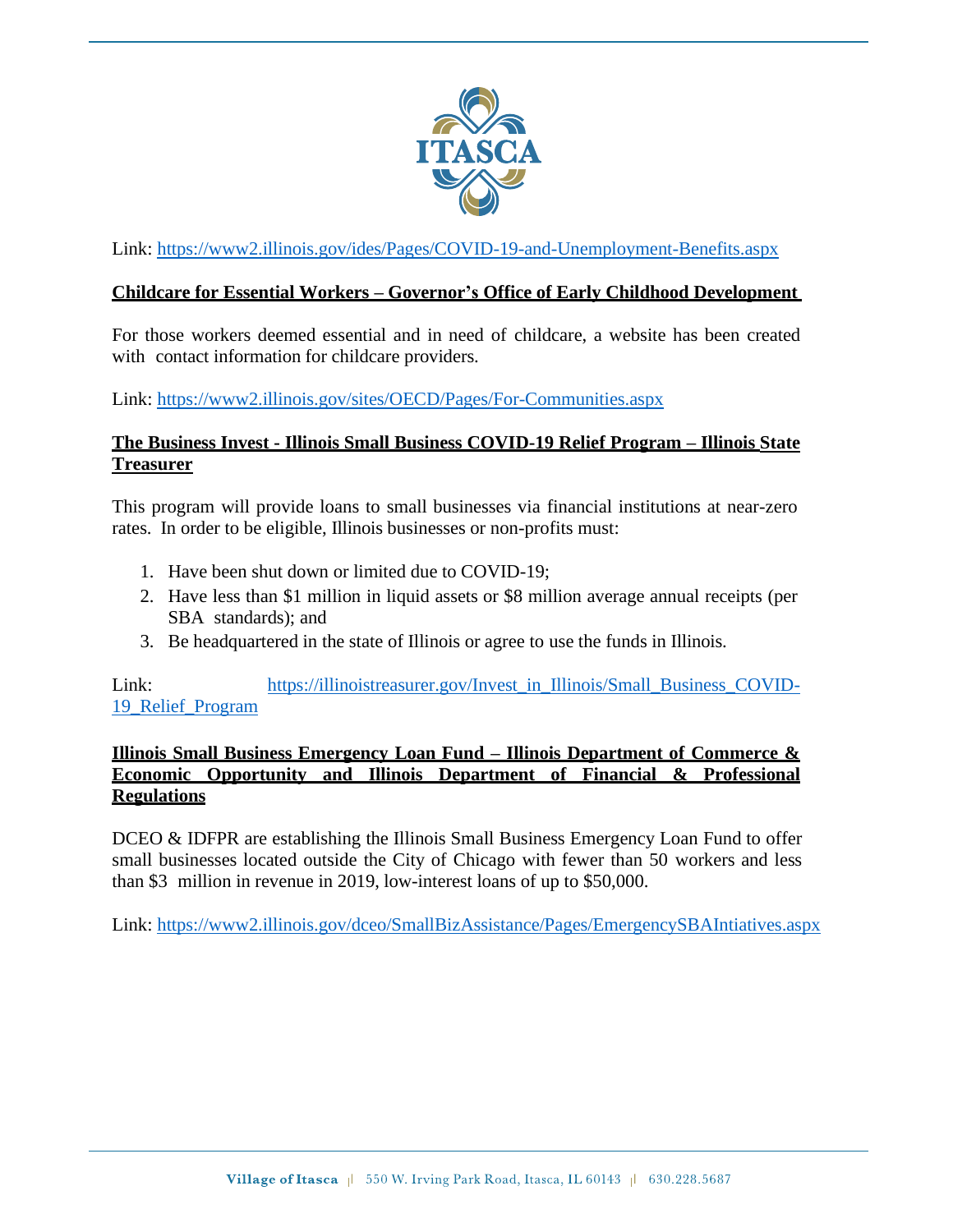

## **Illinois Economic Injury Disaster Loan – U.S. Small Business Administration**

The SBA is offering low-interest loans up to \$2 million per approved business directly from the U.S. Government. Most small businesses and non-profit agencies, as defined by the SBA, are eligible, except for gambling businesses and religious institutions.

Local SBA Branch Contact Information: Chicago Office: (312) 353-4528 Illinois District Office: [Illinois.DO@sba.gov,](mailto:Illinois.DO@sba.gov) visit <https://www.sba.gov/offices/district/il/chicago>

Link: <https://www.sba.gov/funding-programs/disaster-assistance>

# **Arts for Relief Fund – Arts Alliance**

The Arts for Illinois Relief Fund provides financial relief to workers and organizations in the creative industries impacted by COVID-19. This includes all artists and artisans, including stage and production members and part-time cultural workers, and large to small arts organizations in all disciplines.

Individuals are encouraged to apply for one-time grants of \$1,500, which are awarded expediently and based on a lottery system. Arts organizations grants are likewise based on a combination of need and lost revenue from the crisis.

Link:<https://artsforillinois.org/donate-and-apply>

### **Hospitality Emergency Grant Program – Illinois Department of Commerce & Economic Opportunity DEADLINE: APRIL 1 ST , 2020**

To help hospitality businesses make ends meet during the COVID-19 pandemic, DCEO is launching the Hospitality Emergency Grant Program with \$14 million drawn from funds originally budgeted for job training, tourism promotion, and other purposes. In order to be eligible, the following requirements must be met:

- 1. Bars and restaurants with a valid license to serve food or liquor and who generated revenues of less than \$1 million in 2019.
- 2. Hotels with a valid license (hotels, motels other lodging establishments) and